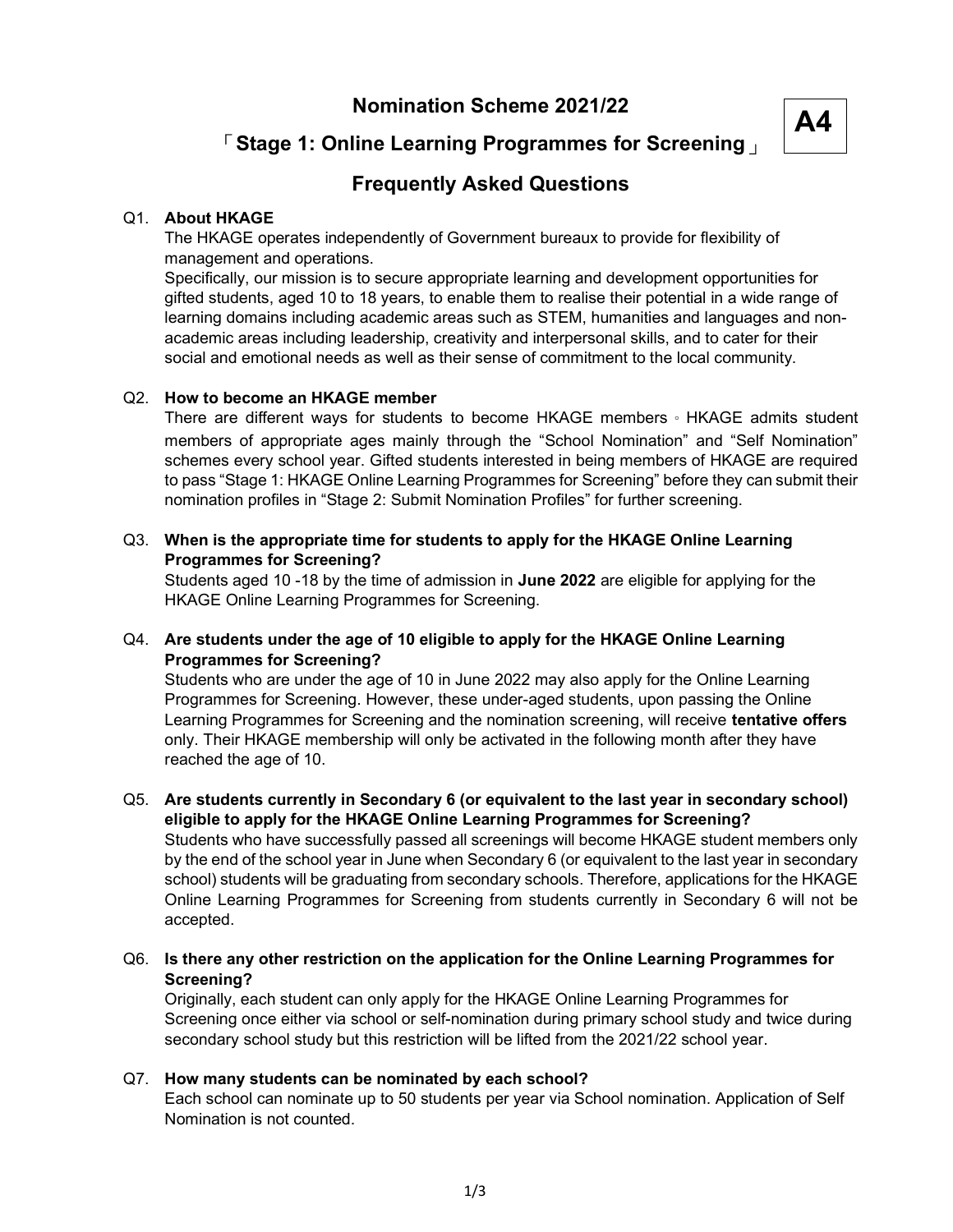- Q8. Can a student apply for more than one Online Learning Programme for Screening? Each student may only apply for ONE appropriate Online Learning Programme for Screening in each application.
- Q9. The student is bright in many aspects. Which Online Learning Programme for Screening should I nominate him/her to? School Coordinators/Parents should only apply for **ONE** appropriate Online Learning Programme for Screening for each student according to his/her ability, potential and particular interest. Admitted student members can apply for most of the HKAGE programmes without domain-
- Q10. Are there any differences in the content of the HKAGE Online Learning Programmes for Screening for students in different class levels?

The HKAGE Online Learning Programmes for Screening are divided into primary and secondary programmes, which are not further categorised according to students' class level.

Q11. Are there any specific requirements for the final assessment of the HKAGE Online Learning Programmes for Screening?

The time limit allowed for the final assessment is 60 minutes. Students may only attempt the final assessment two times at most before the deadline. Only the higher score will be counted. The questions for the second attempt (if taken) may be different from the first one.

#### Q12. Is it necessary to submit students' profiles at this stage?

specific requirements.

No. It is not necessary to submit students' profiles at this stage. Students are required to pass "Stage 1: HKAGE Online Learning Programmes for Screening" before they can submit their nomination profiles in "Stage 2: Submit Nomination Profiles" for further screening."

#### Q13. Is it compulsory to submit softcopies of intellectual assessment reports in "Stage 2: Submit Nomination Profiles" ?

No. The intellectual assessment report is not a compulsory document.

#### Q14. How can I get an intellectual assessment report?

Through the psychological assessments conducted by registered psychologists. The Hong Kong Psychological Society has a list of its registered members (http://www.hkps.org.hk).

#### Q15. What are the screening criteria for HKAGE student membership?

Screening by the HKAGE is based on Dr Joseph Renzulli's Three-Ring Conception of Giftedness, taking into consideration whether the student could benefit from the HKAGE programme provision:

- 1. Above Average Abilities: General abilities: processing information, integrating experiences, and abstract thinking Specific abilities: the capacity to acquire knowledge and perform in an activity
- 2. Creativity: Fluency, flexibility, and originality of thought, openness to experience, sensitivity to stimulations, and a willingness to take risks
- 3. Task Commitment: Perseverance, endurance, hard work, self-confidence, perceptiveness and a special fascination with a special subject

#### Q16. Do student nominees nominated via Self Nomination and School Nomination enjoy equal opportunities to become HKAGE members?

Yes. They enjoy equal opportunities to become HKAGE members.

#### Q17. How many new members are admitted every year?

In general, the HKAGE admits around 1300 new members annually but this is subject to